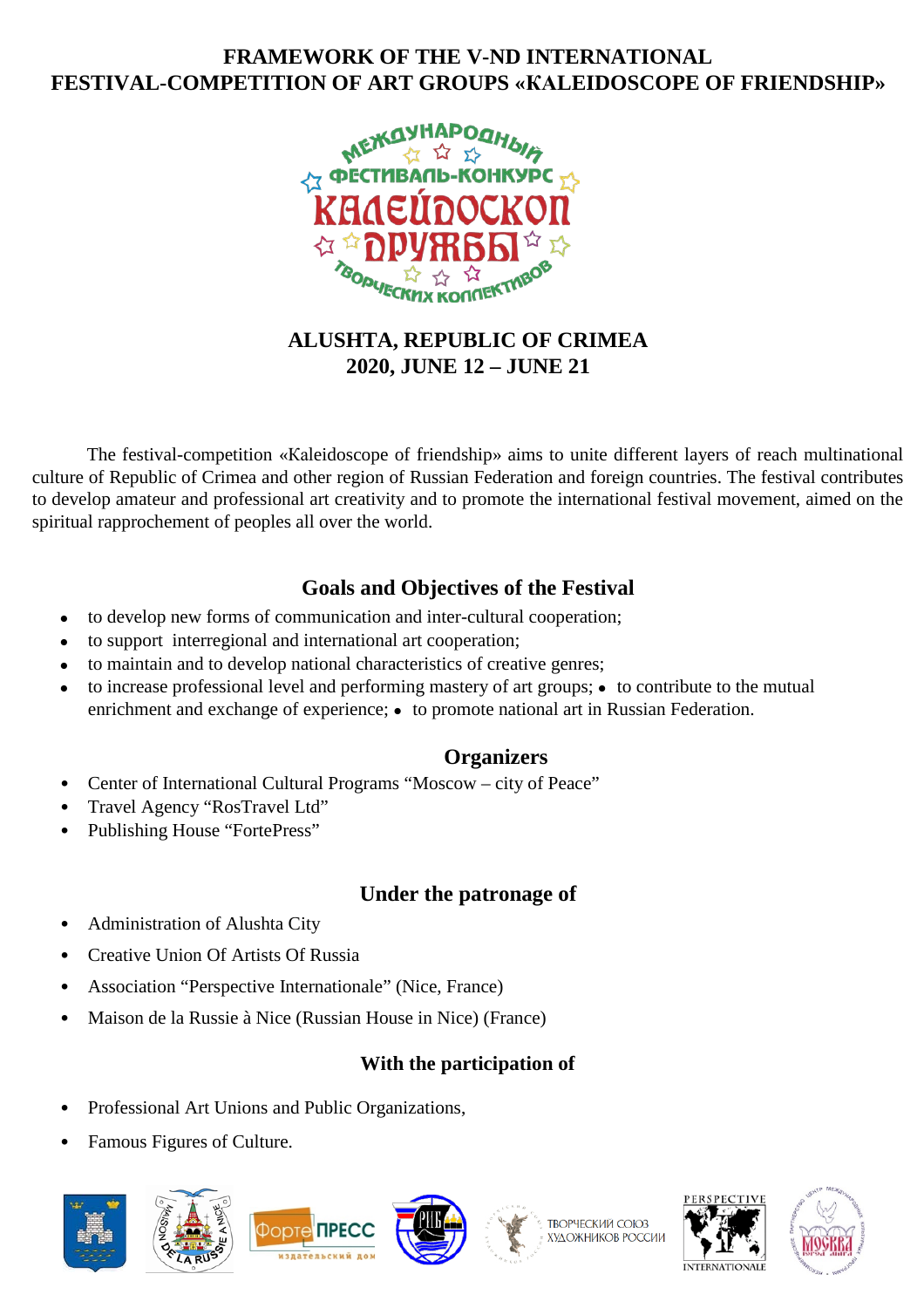## **Media Support**

- Publishing House "FortePress"
- "Art-Center Plus"
- Information Agency "Muzklondike"
- Media of Republic of Crimea and Alushta City

### **Festival's Symbols**

The logo of the Festival is its main symbols.

### **Participants**

Children, youth and adults art groups and soloists working in all art genres: vocal, choral singing, folk, choreography, instrumental art, theater, fine art, photos and crafts - are invited to participate in the Festival.

#### **Terms and Conditions**

- The Competition's program is according to the schedule.
- Participants in the Festival are performing on open and covered scenes in different towns of Big Alushta on a charitable basis.
- The number of participants is not limited.

### **The Festival has 5 integral parts:**

- 1) Competition's program;
- 2) Charitable concerts;
- 3) Tourist program;
- 4) Gala-Concert;
- 5) Exhibition of pictures and crafts of participants in the genre "Fine Art, Crafts and Photos"

#### **Forms**

Soloists and duo; <mark>□</mark>

Small forms  $(3 – 5$  persons);  $\Box$ 

ensembles (more than 6 persons)

 $\Box$ 

groups

## **Age categories**

- mixed age groups
- Junior age group: 6-8 inclusive
- Junior age group: 9-12 inclusive
- Middle age group: 13-15 inclusive
- Middle age group: 16-19 inclusive
- Student age group: 20-25 inclusive
- Senior age group (adults): from 25 years old inclusive

#### **Nomination genres**

## 1. **Vocal:**

А) Choirs, Folk, Variety and Jazz ensembles, soloists of different regions of Russian Federation and foreign countries could take part in Festival-competition. В) Competition includes four genres: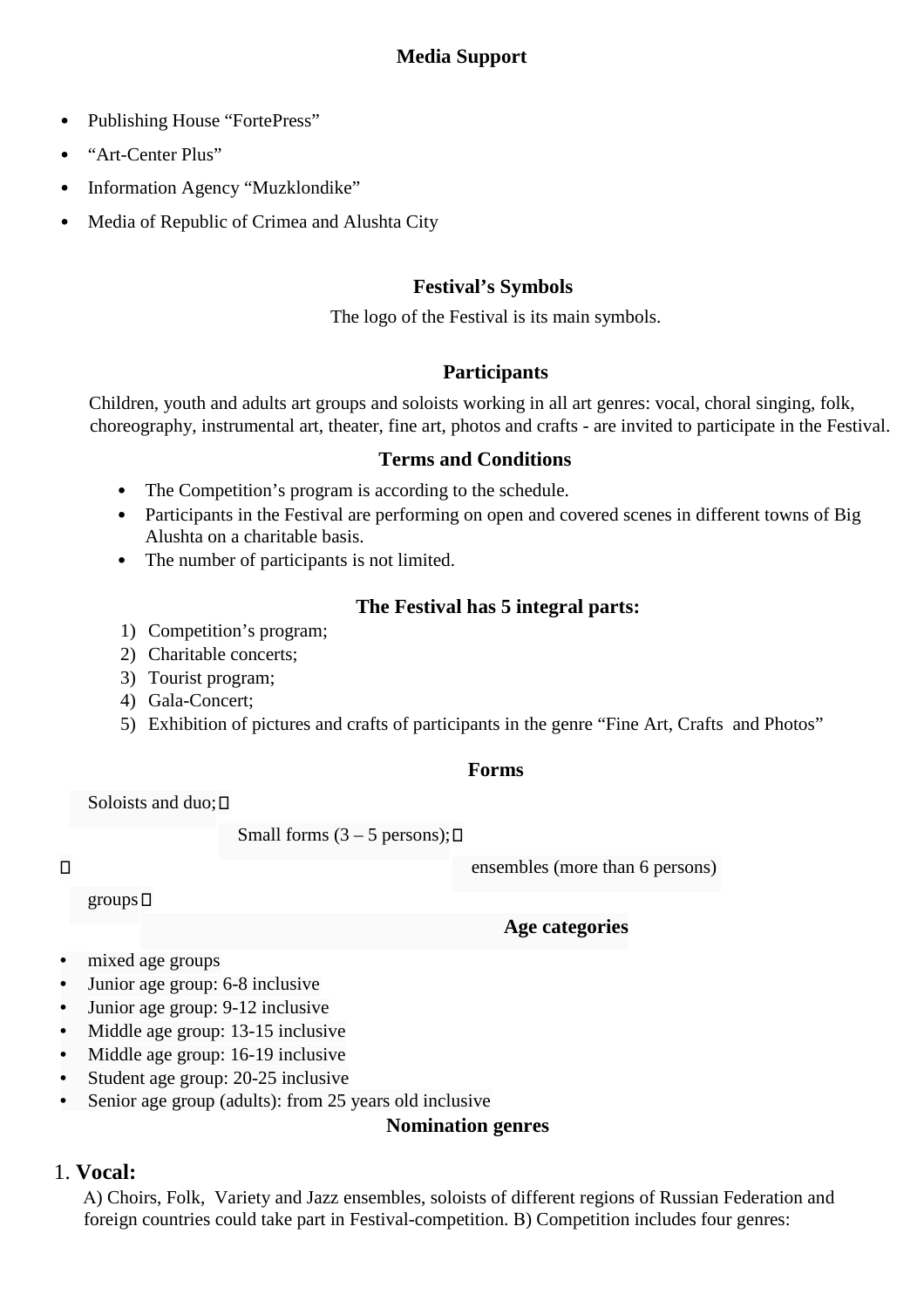$\Box$  Academic choirs and ensembles;  $\Box$  Folk choirs and ensembles;  $\square$  Variety and Jazz singing.

### С) Forms **Choirs**:

- mixed, male, female and children's (11 years old inclusive), youth choirs (18 years old inclusive);

- according to number of members – chamber choirs (from 12 to 30 participants), big choirs (up to 50 singers);

- professional, amateur, church, school choirs. **Ensembles:**

Trio, quartets, ensembles up to 11 singers.

**Folk ensembles Variety and Jazz ensembles Soloists and Duo**

D) Terms of participation:

All participants should present 3 competition numbers according the following list: - Pieces of national classic.

- Pieces of foreign classic.
- Pieces of spiritual music.
- Pieces of modern composer.
- Arrangement of a folk sing.

The group or soloist could sign accompanied by instruments. One piece must be performed a capella.

 In Folk nomination: not less than 3 pieces must be performed. It is recommended to perform in folk costumes accompanied by national instruments.

### *For participants only in the Festival the choice of the program is free.*

For opening and closing ceremonies participants must prepare one piece – duration of the piece is up to 3 minutes.

E) Duration of the program is maximum 15 minutes including entry and exit on the scene.

The chairman of the jury has the right to stop the performance in case the time disposition is markedly exceeded. F) Competition's program filled in the application form can not be changed.

- G) **Evaluation criterion of the competition program**: level of proficiency in vocal and choral skills:
	- singing breach, purity of intonation, diction, nuance;
	- maintaining sound, timbral quality, artistry and expressivity, performing mastery, rendition,compliance of participants with the external appearance of the performed pieces, stage culture.
- H) Participants must send sheet music of pieces included in competition program to E-mail: fortepress@bk.ru. Sound must be provided on the USB flesh drive which must be present during the registration. After being recorded the USB flesh drive will be given back. To avoid confusion the USD flesh drive must have not more than 3 competitive tracks.

### **2. Choreographic**

Classic dance, Folk dance, Juzz-modern dance, Contemporary Dance, Variety dance,Street Dance (Hip-Hop, Break-Dance, House, Krump, Techno, Disco and so on), theater of dance, Step, belly dance, majorettes and twirlingists, children dance ( up to 12).

- А) Group performances 2 competition dances not longer than 10 minutes.
- B) Soloists 2 competition dances not longer than 6 minutes.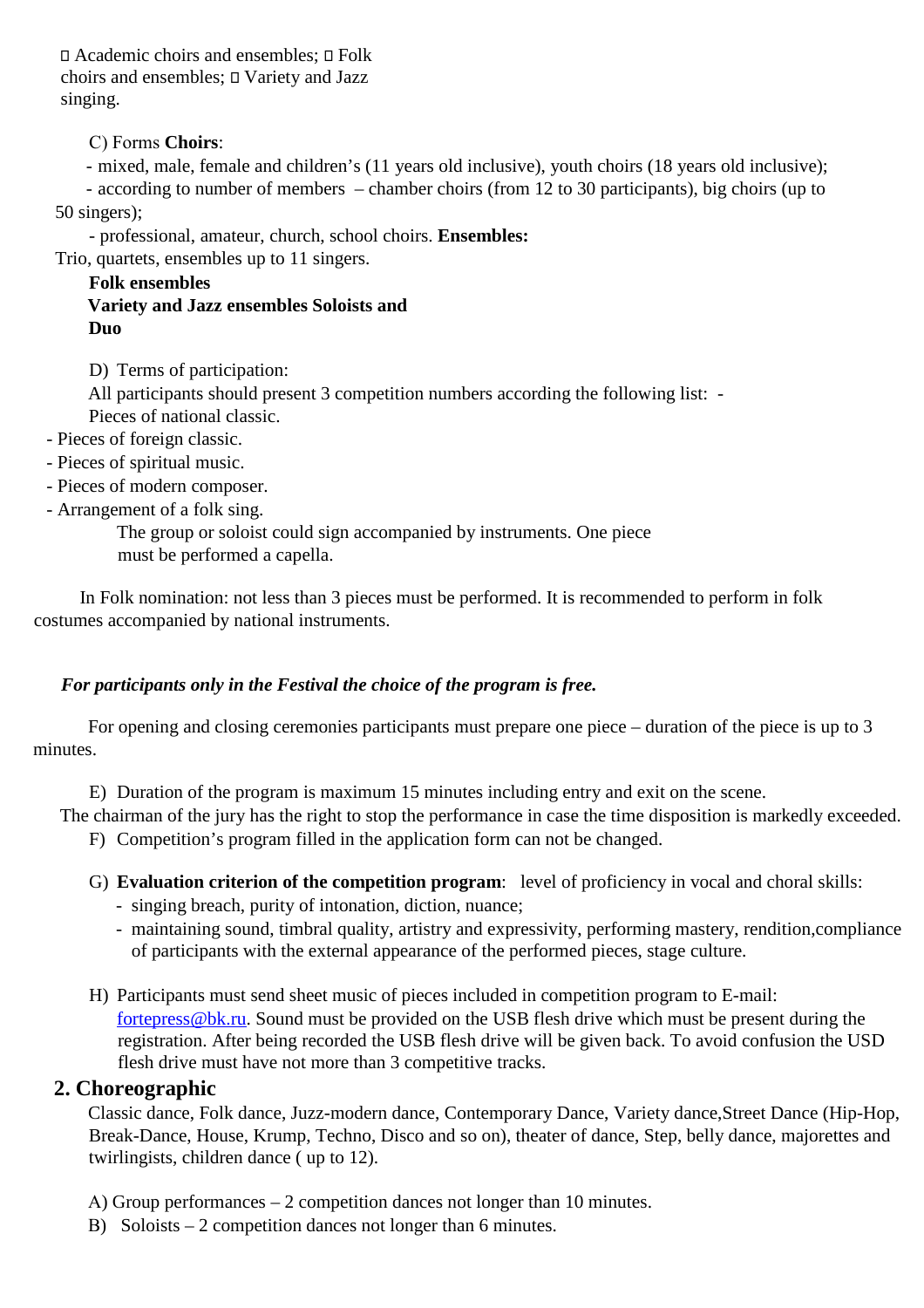С) Sound must be provided on the USB flesh drive which must be present during the registration. After being recorded the USB flesh drive will be given back. To avoid confusion the USD flesh drive must have not more than 2 competitive tracks.

**Evaluation criterion of the competition program**: technique and mastery of movements, artistry, completeness of the disclosure of the artistic image, staginess, composition, conformity of the repertoire to age particularities of performers, choice of music and choreography.

# **3. Visual Arts**

- Pupils of Art and General Education Schools and Colleges, students, designers, photographs, architects, representatives of all creative professions of Russian Federation and foreign countries who sent their works to the Organizing Committee confirming terms of competition.
- Competition includes the following genres: painting, drawing, sculpture, craft art, art-photo, design.
- Every participant presents not more than 3 works.
- Requirements to the works:
- Material and technique of works are not limited: pencil, pen, watercolor, gouache, pastel, engraving, collage, China ink, mixed technique, etching, lithography, linocut, computer graphics, gypsum, metal, ceramics, glass, wood carving, batik, leather mosaics, embroidery, gold embroidery, patchwork technique, weaving and so on.
- Size of works: not less than  $21x29$  cm (A4) and not more than  $70x100$  cm (A1)

## • **Evaluation criterion**:

- $\triangleright$  Creative personality and mastery of participant, skill of selected techniques;
- $\triangleright$  Reflection of the stated topic;
- $\triangleright$  Innovation and originality;
- $\triangleright$  High level of mastery, artistic taste, technique of execution;
- $\triangleright$  Matching of the work to the age of participants;
- $\triangleright$  Aesthetic appearance of the work (design of the work).
- **Works must be executed and signed legible by printed letters.**
	- Works must have complete form: frame, passepartout, fastening and so on.
	- $\triangleright$  Batik and embroidery must be only on the stretcher.
	- $\triangleright$  Correct execution of works (on the back of painting, drawing, work): name of the work, it size, techniques, name, surname and age of the participant, communication method.
- All works will be given back to authors after competition.
- Works executed in 2017-2020 are accepted for the competition.

Participation in the visual arts genre requires: sketch paper (block, minimal size A3) and folders for paper, color and proprieties according to the technique (pastel paint, crayon, drawing ink, water-colors or water paint). Middle and senior category: for oil painting: canvas and oil paint with solvent. Brushes and other accessories as well.

# 4. **Instrumental art**

• Ensembles and soloists of different regions of Russian Federation and foreign countries could take part in Festival-competition.

Ensembles and orchestras should present 2 competition numbers of different genres up to 8 minutes. Soloists should present 2 competition numbers of different genres up to 7 minutes.

• Every ensemble should prepare the concert program not less than 15 minutes to participate in charity concerts, soloists should prepare the program not less than 7 minutes. Participants in the Festival must have all music instruments and stands for concerts.

### • **Evaluation criterion of the competition program**: correspondence of the repertoire to the age and ability of the contractor, artistry, sense of rhythm, the complexity of the repertoire, creation of an artistic image, expression of the performance.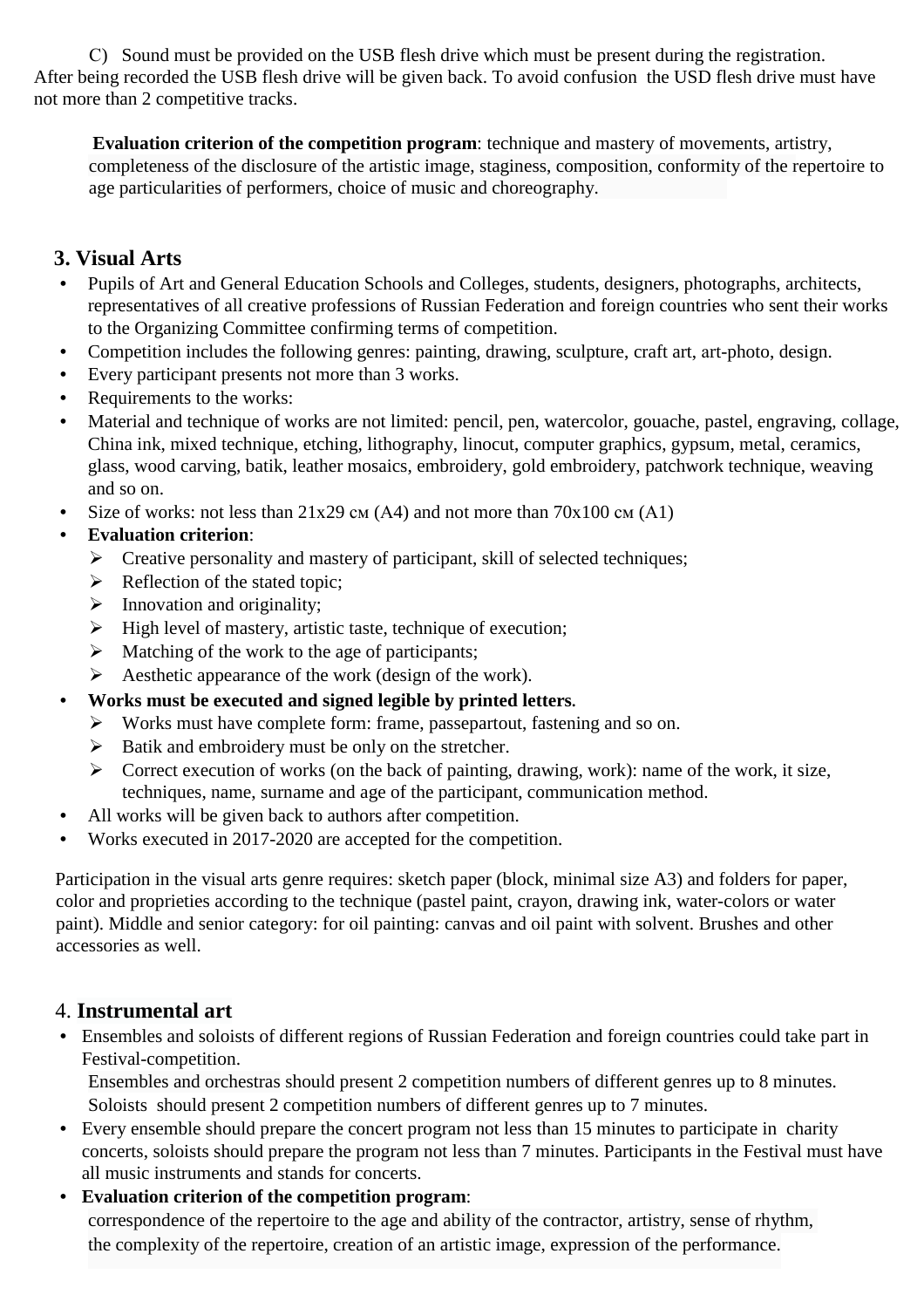# **5. Theatrical art**

- The word art: 2 competition numbers up to 7 minutes.
- Miniature: 1 or 2 competition numbers up to 10 minutes.
- An excerpt from the play: 1 competition number up to 15 minutes.
- Sound must be provided on the USB flesh drive which must be present during the registration. After being recorded the USB flesh drive will be given back. To avoid confusion the USD flesh drive must have not more than 3 competitive tracks.
- **Evaluation criterion of the competition program**: correspondence of the repertoire to the age and ability of the contractor, artistry, artistic image, acting skills, integrity of the composition, voice data and features of diction.

# **6. Original genre (circus art and sports programs)**

- clownery;
- tricks;
- reprise;
- acrobatics;
- pantomime;
- tightrope walking;
- gymnastics.
- **Nomination involves showing one or more numbers combined in one performance without a break for up to 15 minutes**.

• Sound must be provided on the USB flesh drive which must be present during the registration. After being recorded the USB flesh drive will be given back. To avoid confusion the USB flesh drive must have not more than 3 competitive tracks.

## **APPLICATION**

### **Deadline for applications: May 31, 2020.**

The application must be sent to the Organizing Committee: kd-fest@ mail.ru

The application package:

- Application form;
- Score works, included in competition program (for choirs) (by mail:  $kd$ -fest @mail.ru); Color photo of the participants/soloists (size not less than  $10*15$  cm 300 dpi (by mail  $kd$ -fest @mail.ru) for a booklet;
- Short art biography of ensemble/soloist, chief of the ensemble (by mail  $kd$ -fest @mail.ru, 1/2 of sheet of А4);
- **For participants in genre "Visual Arts" –** number of works; preview of works 300 dpi (photo), description of works (material, genre);
- Confirmation of payment of festival fee.

### **RIGHTS OF JURY AND ORGANIZERS**

Multimedia production of any kind connected with the festival "Kaleidoscope of friendship" is considered organizers' property. It is allowed to be used and/or copied only with organizers' permission in written form.

Jury evaluates participants and their works. Organizers invite renowned artists, representatives of all genres in the nomination offer who recovered international acknowledgement for their artistic and pedagogical work in Russian Federation and abroad. Jury may vary from competition to competition.

#### **Decision of jury is considered final and undisputed for all the stages of the contest.**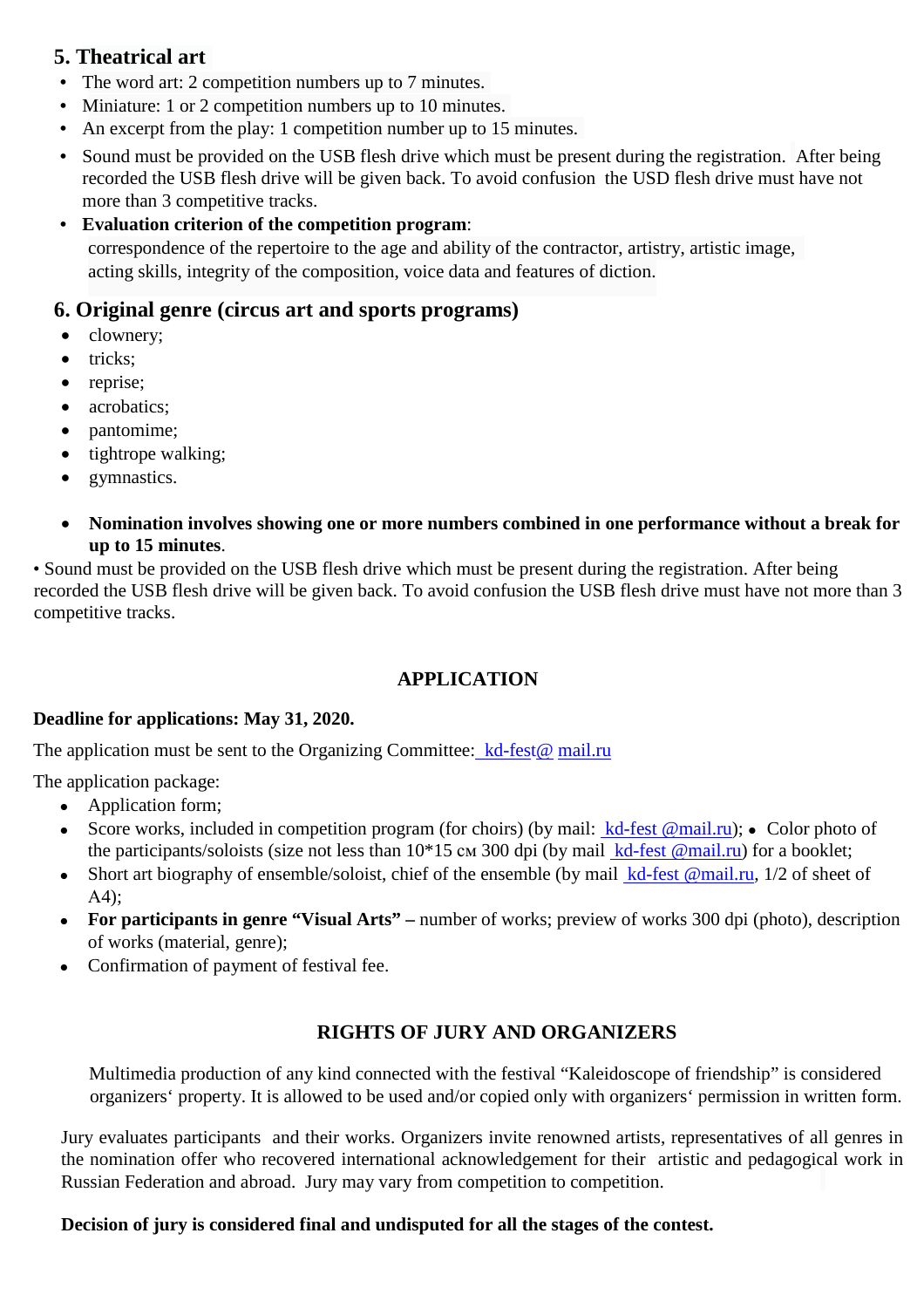All participants of the festival will be awarded with Diplomas of participants in the Festival. Winners in different nomination genres of competition's program get the title of laureate of the 1-st, 2-nd and 3-rd grade and are awarded with Diplomas, cups and memorable gifts. Any ensemble, teacher or soloist might be awarded by special diploma of Jury.

### **ORGANIZING ISSUES**

### **Registration fee:**

- 1. For soloists and duo 25  $\epsilon$  per person
- 2. For ensembles from 3 to 5 participants 100  $\in$
- 3. For ensembles from 6 to 15 participants 15  $\epsilon$  per person 4.
- 4. For ensembles more than 16 participants 12  $\epsilon$  per person
- 5. All bank fees are paid by the payer. оf additional

The number nominations is not limited.

Participation in master classes with the awarded certificate pay extra  $10 \in$ 

#### **Registration fee includes:**

- $\triangleright$  Evening Dating for leaders of ensembles;
- $\triangleright$  Closing ceremony of the Festival;
- Master-classes. One master-class in choreography, vocal and visual arts nominations are in the program of the festival. The theme and the name of teachers will be announced additionally according to the received applications. Leaders of groups receive the certificate.
- $\triangleright$  Round table for leaders of the ensembles with the jury members;
- Awarding of diplomas and souvenirs with symbols of the Festival;
- $\triangleright$  Taking photos of participants.
- **Price of the program (attached) – 680 € P/P.**

### **One leader for 20 participants is free of charge.**

#### **Including:**

- $\triangleright$  Accommodation in TWIN rooms with all room facilities on half board basis (breakfast and dinner)
- $\triangleright$  Excursions according the program
- $\triangleright$  English speaking guide

### **Extra payments:**

- $\triangleright$  Transport fees to Alushta and back (by plane or train)
- > Transfer Airport-Hotel-Airport if it is necessary.
- $\triangleright$  Insurance if it is necessary optional.

Money should be transferred at latest 30 days before the event program of the festival begins on bank account of RosTravel Ltd according to the issued invoice :

> **ROSTRAVEL Ltd. ACC. IN USD : 40702840400011016721 ACC. IN EURO: 40702978000011016721 PJSC «BANK URALSIB» 8, EFREMOV Str., 119048, Moscow, RUSSIA S.W.I.F.T.: AVTBRUMM**

 Organizers of the festival possess independent decision making right to expel participants in case of inappropriate behavior during the competition. The registration fee is not refundable in this case.